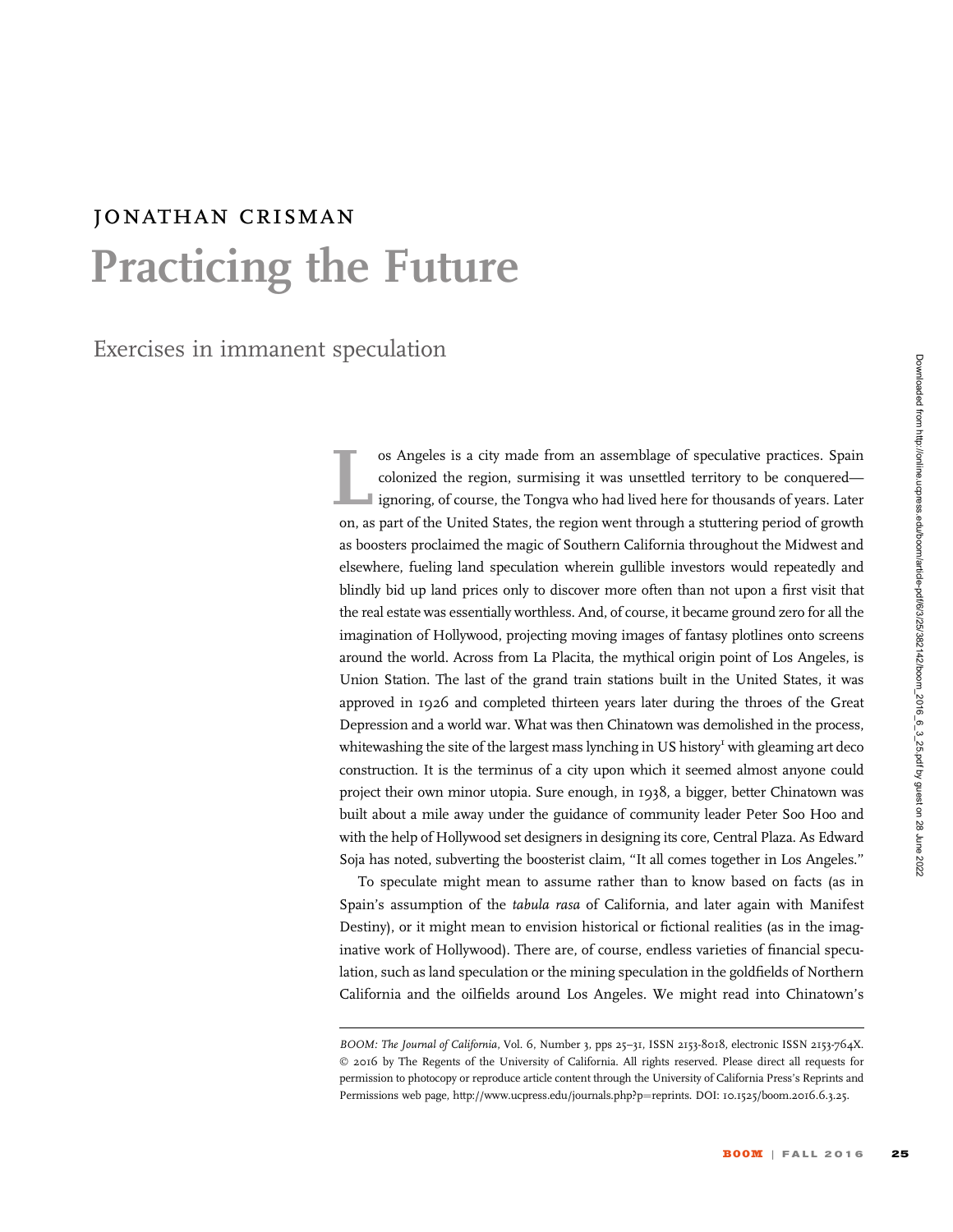destruction an element of racial speculation: that the sullied, foreign, Chinese landscape was envisioned by city boosters as bleached clean, transformed into a gleaming beacon of Anglo LA. But we might also see the inverse of that in a work of speculative fiction: Karen Tei Yamashita's Tropic of Orange, where, again, it all comes together in Los Angeles—''it'' being a stunning kaleidoscope of new ethnic formations.

Decades of Anglo hegemony in LA literature gave us Chandler's hard-boiled noir and Didion's upper-middleclass neuroses. Yamashita gave us Bobby: ''Chinese from Singapore with a Vietnam name speaking like a Mexican living in Koreatown. That's it.'' The book spans seven days, with seven narratives moving between Mexico and Los Angeles, just like its eponymous orange, which a character named Arcangel brings across the border (and, along with it, the Tropic of Cancer). It straddles magic realism and speculative fiction, suspending our disbelief about any number of perfectly plausible alternative realities for Los Angeles: palm trees as flags for the poor instead of street ornamentation for Beverly Hills, a traffic jam on the Cahuenga Pass as a meticulously conducted symphony, NAFTA as a luchador being defeated by el gran mojado ...

In the university, speculative work most often involves theoretical development, from physics to philosophy. But there are some today who eschew conventionally understood ''academic speculation'' for something closer to what Yamashita practices. This form of speculation has something to do with race insofar as it aims to decolonize, and little to do with jumping through the hoops of theory. What we might call immanent speculation, this is the practicing of an inherently unknowable future in order to create the conditions for that future to unfold. In contrast to theory-laden speculative philosophy, or to the incrementalism of design in the built environment, or even to the extreme opposite of ungrounded utopianism, immanent speculation rigorously pulls out latent alternative realities embedded in a place through the method of making. It does so with the consequence that these other worlds—whether or not they are fully realized—expand our notion of what could be. It aims to decolonize the future from the forward march of time, from the imperfect conditions of the present, freeing it to become something just beyond what we imagine to be possible. It is called immanent because it is not pulled from thin air, but rather from the sites and places in which we live. It is

undisciplined yet rigorous, intellectual yet artistic. In fact, an imperfect immanent speculation recently found its way into where we began: Union Station and Chinatown.

In October of 2013, the experimental opera company The Industry staged a performance based on Italo Calvino's book Invisible Cities. Performed in collaboration with the LA Dance Project, the characters were embedded in Los Angeles's Union Station. Some 100,000 people commute through the station every day, and they continued to do so as the opera was performed. The characters moved fluidly through the building, exploring imaginary spaces and playing out a war of words between Kublai Khan and Marco Polo. Viewers were given wireless headsets that played the full opera with live orchestra, but were given no instructions on how to view the piece. You could sit down and experience it motionless, you could attempt to catch every exciting moment by recklessly following where you assumed the action was, you could take your headset off to mute the orchestra and listen to the ambient noise, you could share your headset with a curious passer-through, and sometimes you could find yourself in the way of the performers. Donning a headset transported you to a different world that was overlaid on top of this one, in real time.

The opera was lauded by critics. Christopher Cerrone was a finalist for the Pulitzer Prize for composing the opera, while director Yuval Sharon's spatially sophisticated interpretation won great acclaim. The performers miraculously transformed from anonymous commuters to fully costumed period characters. Dancers deftly maneuvered between audience members and passers-by like some feat of spatial jazz. Using postmodern techniques of fragmentation and nonlinear space-time, the opera traversed the present world, the age of Marco Polo's exploration, and the many worlds he described. The technological novelty of listening to the fragmented bits of opera on wireless headsets, synthetically mixed into a whole, was equally impressive, blending the excitement of a full, live orchestra and the contemporary remix-mash-up sensibility of a DJ set.

Most striking of all was the opera's site-specific deployment of Union Station. Each of the other elements played out in particular relation to the space, history, and essence of the site. Tropes of the traveler, of the explorer, of the grand hall versus everyday spaces were played out in the train terminal. This demonstrated immanent speculation because it was at once speculative—it imagined and performed an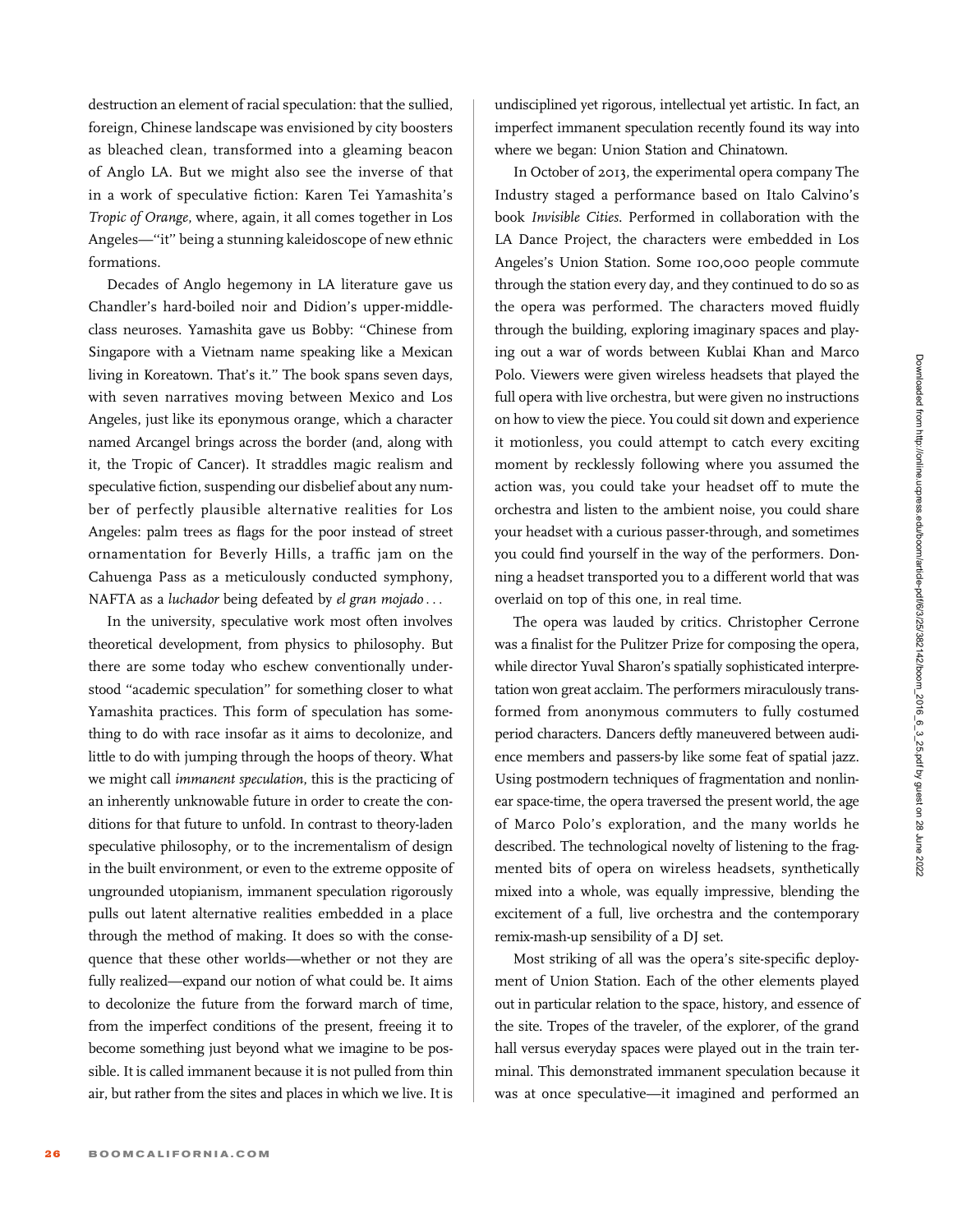

A performance of Hopscotch.

otherworldly fantasy—as it was embedded in the messy reality of urban space. At one point, a homeless person noticed the captive audience and began singing her own tune before a nervous stagehand awkwardly ushered her away to receive her own headset. And, of course, the inversion of who is watching and who is being watched cannot go unstated: as much as we privileged theatergoers invaded this space and tried to watch as much of the frenetic and fractured performance as we could, so too were we being gawked at by passers-by. We were a funny-looking mob of confused people with wireless headsets on, providing our own free show. There was none of the unidirectional comfort of a darkened theater. In this strange, ambivalent way, the audience's discomfort with being implicated by the performance's dynamics—of power, of privilege, of post-modern obtuseness—became absorbed into the opera, suggesting an alternative, immanent reality that had the potential to come into being.

In 2015, The Industry took on an even more heady and complex project. Titled Hopscotch, the opera was broken into thirty-six scenes that were repeatedly performed at a variety of sites across Los Angeles. Members of the audience could as easily be called participants: they viewed the opera by choosing one of three routes, and starting with a small group of actors, facilitators, and other participants, they would drive to eight of the sites before congregating with the entire cast and audience at a ''central hub'' for the finale. One of the participants would be responsible for capturing the experience on video, live broadcasting to one of thirty-six screens at the central hub where anyone could drop in and watch the live video for free. To complicate things considerably, the opera was written by multiple playwrights and composers, a few scenes consisted of lines shouted between cars or long quotes from French Marxist theorist Guy Debord, and multiple actors played single roles to manage the logistics of multiple locations—all in the service of a relatively straightforward love story. Loosely based on Julio Cortázar's 1963 novel—which shares the title and nonlinear structure—Hopscotch follows a woman named Lucha who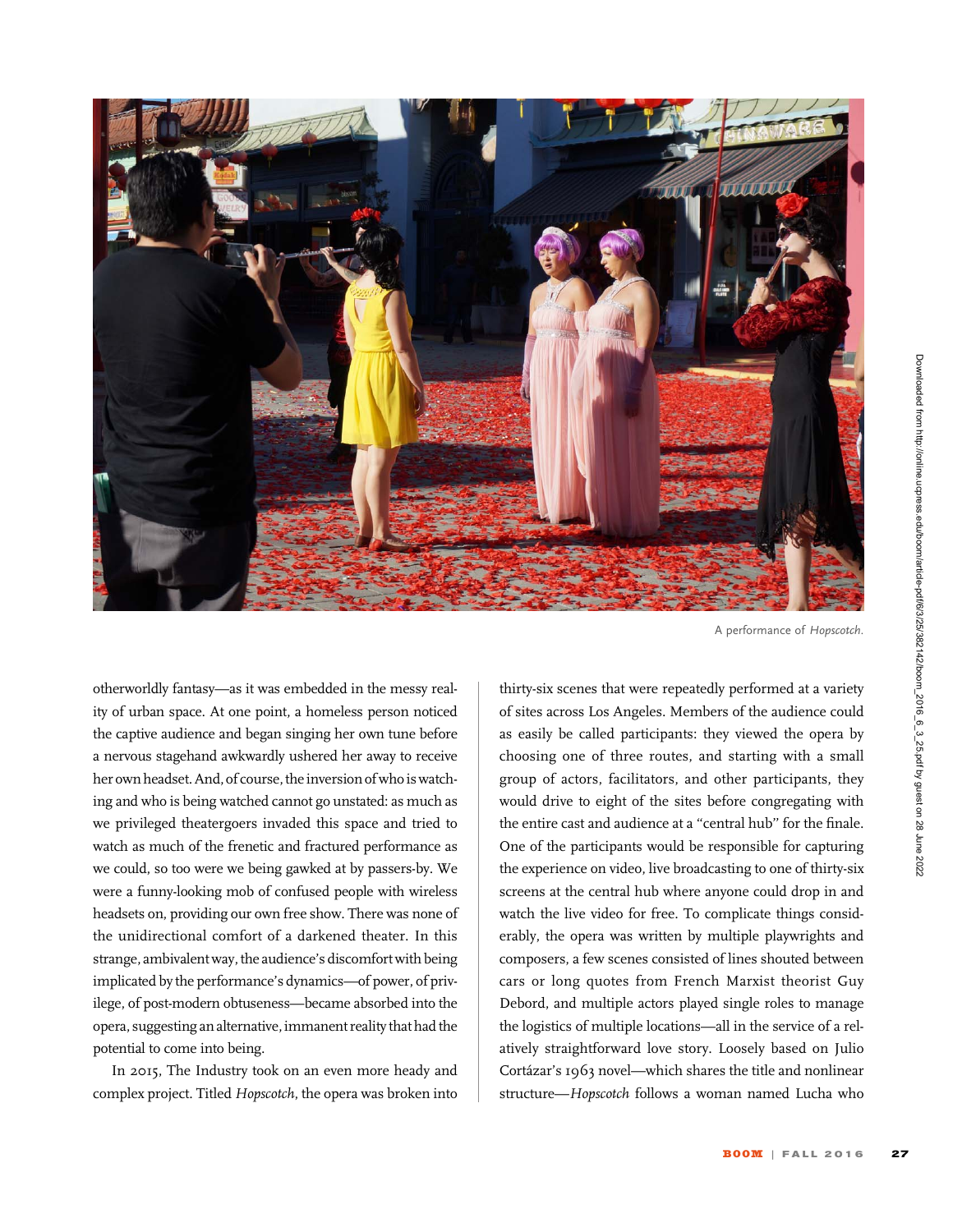moves through a star-crossed romance only to discover her true love for her longtime coworker instead. As one could imagine, if Invisible Cities was on the verge of crashing down under the weight of its postmodern tendencies, Hopscotch casually blew past any nod to such concerns.

Hopscotch also blew past its predecessor in the cost of a ticket. While there is easy justification for the expense, given the opera's incredibly intensive resource needs and limited number of seats, with prices in the hundreds of dollars it nevertheless catered only to an elite audience. This was partially remedied by the free viewing experience at the central hub, but the discrepancy between the segregated experiences was striking. In one, you were a participant in an immersive experience, while in the other, you had to wait in line to view a set of screens that could have almost as easily been broadcast online. The central hub was deftly designed by two SCI-Arc (Southern California Institute of Architecture) faculty and located on its campus but was almost certainly underfunded for its wider purposes. The design effectively deployed shape and interior sheathing to create the conditions necessary for both the broadcasting of the various scenes and the culminating act in which numerous cars pulled through the structure. Ticket-holders emerged from the vehicles like awards show attendees walking a red carpet, while many non-ticket-holders were unable to enter because of capacity issues. Their only view was of the exterior of the hub, which was literally wrapped in trash—no doubt the only affordable material after value engineering went its course. A group of musicologists in Los Angeles went so far as to boycott the performance though tickets still sold out almost as soon as they went on sale. My own viewing experience was possible only by hacking the machine: by analyzing hashtags on social media, I was able to discern where the most popular nonmobile scenes were performed, and I staged my own complimentary private viewing tour. With stops at Angel's Point in Elysian Park and the Bradbury Building downtown, my tour culminated in a scene that unfolded in Chinatown. That Peter Soo Hoo's Central Plaza, designed like a movie set, now was the stage for an opera seemed fitting.

The scene involves Lucha, the heroine, receiving some kind of message from a soothsayer, amidst flutists, a pair of characters who bore an uncanny relation to the twins from Kubrick's The Shining, and handfuls of raining rose petals. While the narrative wasn't immediately clear, I could certainly

sense a bit of the supernatural in it all. A limousine bearing a handful of ticket-holders would roll up to the plaza and the scene would begin, moving throughout the plaza and reaching its apex as Lucha sings them back into the vehicle, which whisked them to their next site. As in Invisible Cities, one of the most powerful elements of the opera was its site specificity, transforming the mundane space of the everyday into one that held speculative possibility. There was no set constructed apart from the preexisting set of the plaza, so characters aptly used benches, lamp posts, and steps to their blocking's advantage. Bystanders who expected to do little more than buy lunch were presented with this otherworldly performance, generating curiosity and discussion between these happenstance strangers who bore witness to the opera. While this was, for the most part, the standard reaction to these pop-up opera segments, there were instances in which the fourth wall was more violently broken. One segment, which was to be performed in Hollenbeck Park in Boyle Heights, a historic immigrant community in Los Angeles currently under severe threat of gentrification and displacement, was regularly overtaken by shouting protestors demanding that these operatic outsiders leave their neighborhood.

Yet here there was another curious phenomenon that made Hopscotch, for all its issues, the beginnings of a work of immanent speculation. The logistical complexity of the opera made the kind of control found in a theater impossible, and this had the effect of opening up a discursive space within the performance. In between location changes, repeated scene resets, and the space between sites and participant vehicles, conversations between performers, participants, crew, and bystanders unfolded about the opera, the experience of performers and participants, and about Los Angeles itself. This also had the effect of making the plotline—something which oscillated between simple love story and overwrought reflection on postmodernity with the main characters in search of abstract centers—strikingly touching. It made an impact precisely because its simple narrative stood in such stark contrast to the numerous other complexities reflecting and reproducing the tropes of Los Angeles that it demonstrated underneath all of the postmodern geography was an earnest and hopeful desire for connection. And beyond the narrative, the opera itself performed this relationship through the creation of a network of producers, actors, participants (intentional and unintentional),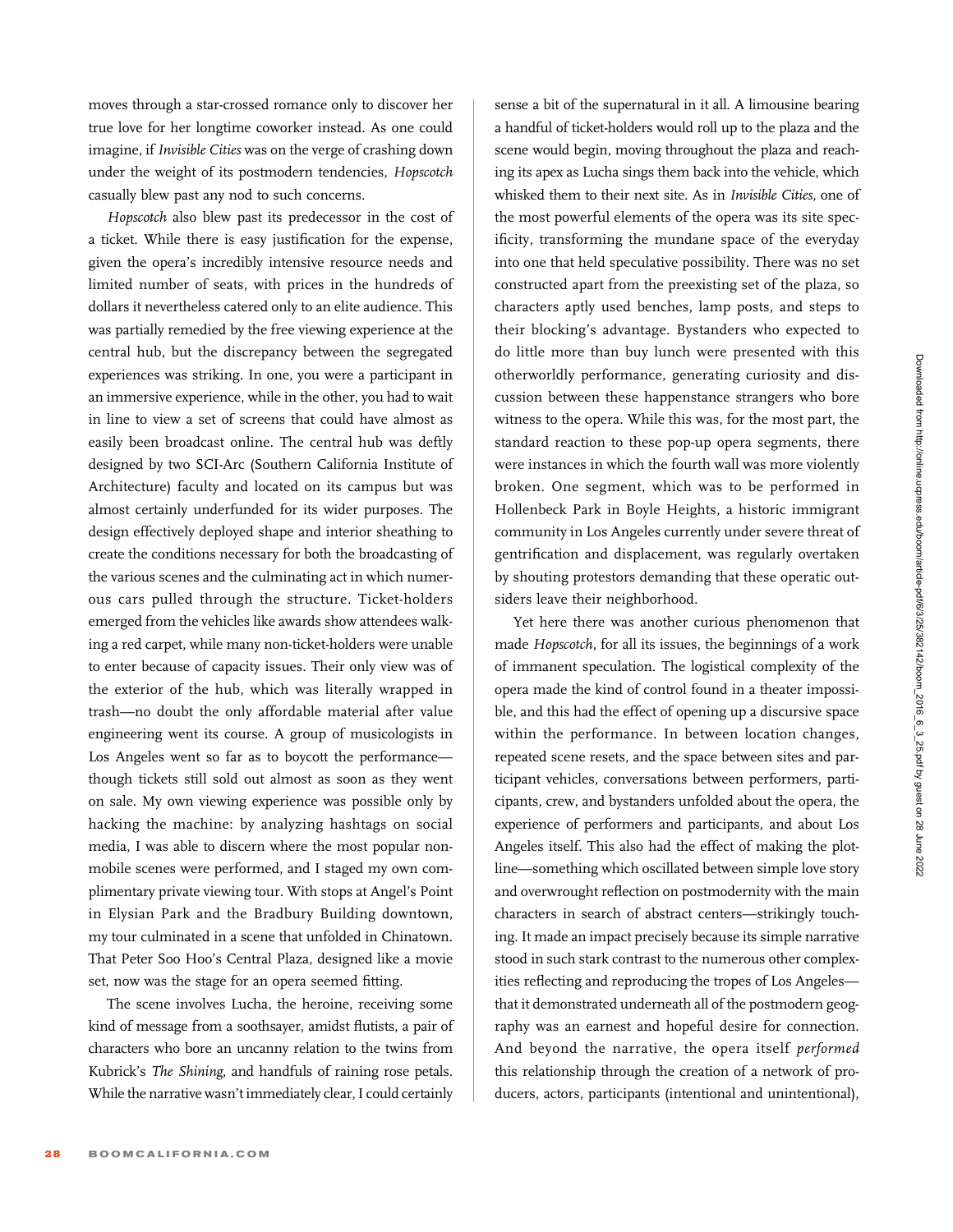

Viewers at Hopscotch's central hub.

and places. It drew from this network, looking past and forward, simultaneously creating and suggesting potential for creation, expanding the margins of the possible.

Returning to the university, there are two additional examples worth noting, which demonstrate the budding of immanent speculation within the university. During the summer of 2014, two teams of urban researchers in the UCLA Urban Humanities Initiative produced short videos about Chinatown that delved into ethnography, fiction, space, time, narrative, and the future. The first, titled ''en-Counter Chinatown,'' is composed of a relatively disjointed set of rapidly cut shots of Chinatown, much in the spirit of the early city symphony films of the 1920s. Yet here the subject matter is not frenetically moving transportation systems and flashing urban lights—instead, there are decidedly slow subjects: smoke wafting up from sticks of incense, the gentle sway of red lanterns, old men sitting in a public park, slow pans of a mostly horizontal landscape, a feeding fish. The most intense movement comes from a rapidly spinning

seat, part of a twenty-five-cent children's ride in front of a shop, which instructs, ''Enjoy The Ride !!!'' We return to this shot several times, suggesting that the ride is, in fact, the video and we its riders. There are subtitles in the film though we hear no dialogue. ''How are you connected to Chinatown?'' ''Those terms don't apply to us.'' A repeated exchange between typical ethnographic interview questions and apparently nonsensical answers devolves to the point where even the questions start to lose stability: ''Who is Chinatown?'' Indeed, the only audible sounds come from the ambient noises indicative of some kind of commercial space, punctuated with the regular chiming of a singing bowl. Toward the end of the video, a traditional song is played or, perhaps, performed—we aren't sure because the soundtrack is utterly asynchronous with the image.

Here, much like in The Industry's operas, we are presented with an everyday space made unfamiliar. And with our estrangement comes the ability to see things previously unseen, to imagine another world very much overlapped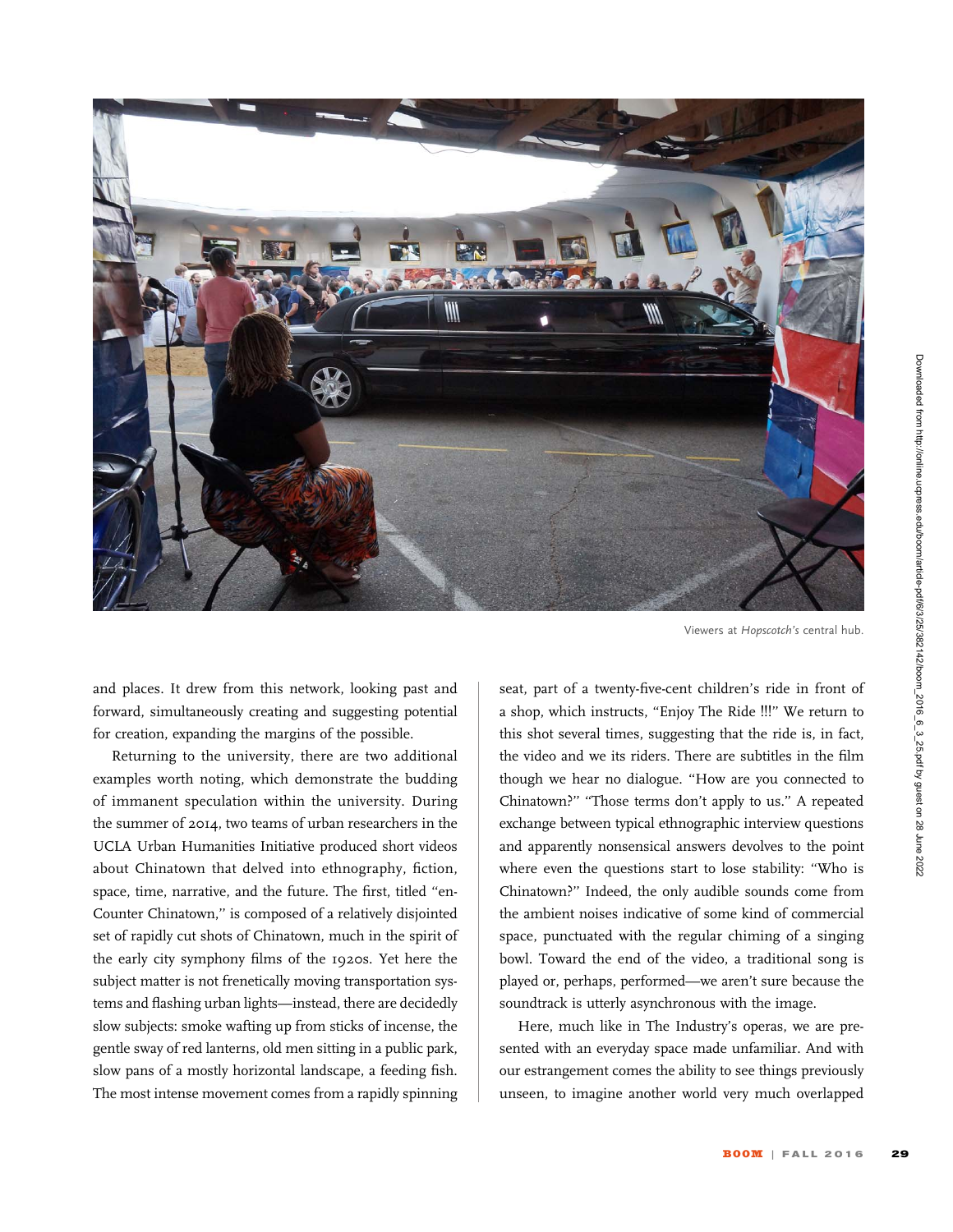

Scenes from Encounter Chinatown. Courtesy of J. Lee, W. Ren, C. Robertson, A. Shrodes, and E. Yen.

upon the one we knew. A question like ''Who is Chinatown?'' which on first blush sounds ridiculous now begins to make some sort of odd sense. Aren't these the questions that any critically minded scholar first asks of a situation? For whom is this neighborhood meant? And who else is excluded? There is, again, a touch of the supernatural. Between shots of incense and prayers, the video's rhythm is maintained only through a Buddhist monk's tolling of the bells. It asks us to slow down, to read between the lines. Is there another Chinatown present, one that we looked past before? This immanent speculation is easy to brush past because it lacks the didactic quality of a futurist's homily or the spectacle of an opera on wheels, but given time it is perhaps even more effective, more seductive, because we are the ones who are compelled to complete the task of speculation. We are given time and space with which we can attempt to make sense of the swirling assemblage of images before us.

Another video, titled ''Welcome to Chinatown,'' is perhaps the previous film's opposite. When the team attempts to explore what the future might hold for the neighborhood, they are met by community members who only have the

capacity to look to the past. They turn the film on themselves, setting out to explore the neighborhood. What they capture is a place ensnarled in decrepitude, bereft of life apart from cars passing through, and an octogenarian or two. Deploying the motifs of horror films, the filmmakers find one abandoned shop and empty lot after another in this ghost town, only to flee the neighborhood, running to the safety of a departing train. This narrative was less successful insofar as it presented a singular and straightforward reading of Chinatown as haunted and abandoned. It lacked the interpretability and openness found in the previous film, or even in the operas. Nevertheless, the decision to present Chinatown in this way was certainly an act of speculation: Chinatown, for anyone who has visited, is a largely bustling neighborhood, despite its declining Asian population. You are just as likely to see a hip art opening at one of its many galleries, or foodies photographing their lunch for social media, as the imported tchotchke shops of old. And it was grounded in trends immanent to the site: the Chinese population that remains is one that is in many ways stuck in the past, aging in run-down facilities with little drive for change. The collection of stunningly framed